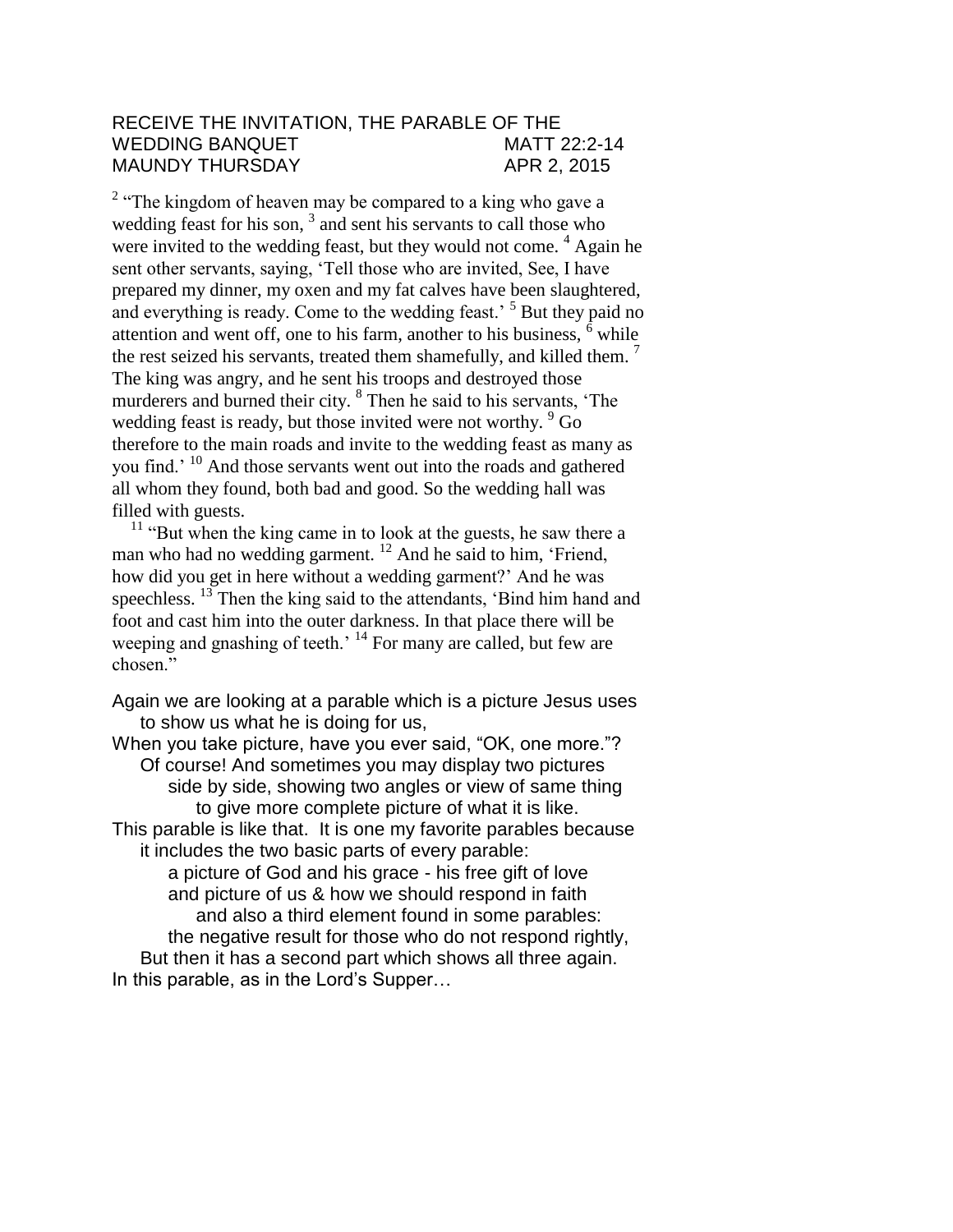# WE ARE INVITED TO A RELATIONSHIP WITH GOD WE ARE INVITED TO RECEIVE GOD'S GIFTS WE ARE INVITED TO RELY ON GOD'S GRACE

## WE ARE INVITED TO A RELATIONSHIP WITH GOD

 $2 \cdot$  The kingdom of heaven may be compared to a king who gave a wedding feast for his son,  $3$  and sent his servants to call those who were invited to the wedding feast, but they would not come. <sup>4</sup> Again he sent other servants, saying, 'Tell those who are invited, See, I have prepared my dinner, my oxen and my fat calves have been slaughtered, and everything is ready. Come to the wedding feast.<sup>5</sup> But they paid no attention and went off, one to his farm, another to his business,  $<sup>6</sup>$  while</sup> the rest seized his servants, treated them shamefully, and killed them.<sup>7</sup> The king was angry, and he sent his troops and destroyed those murderers and burned their city.

Jesus was telling this parable to Jewish religious leaders who knew well how God Made special covenant in O.T. inviting Israel to be his special people, calling them to special festivals at the temple which were reminders of what he had done for them. But Israel often rejected God's invitation. The ignored him and worshiped idols instead. They abused and killed his messengers the prophets. So God allowed enemies to defeat & destroy them. But God always sent his invitation again to another generation. Finally he sent Jesus himself, but things hadn't changed. Jesus knew they would reject and abuse him & kill him. But he still keeps on inviting. God invites us to be with him, to spend time with him in his word, prayer & worship a foretaste of his ultimate invitation to heaven, wedding feast of Jesus & bride, church, including us. This means God wants an intimate relationship with us. Holy Communion is our most intimate connection with Jesus this side of heaven - he gives us here his very body & blood. But today too, the response is often thanks but no thanks. People may respond to an invitation to worship like invitation to dinner with neighbor they don't like much or invitation to meal at restaurant followed by sales pitch for something we are not really interested in. We may even find ourselves responding to Jesus' invitation to receive Holy Communion often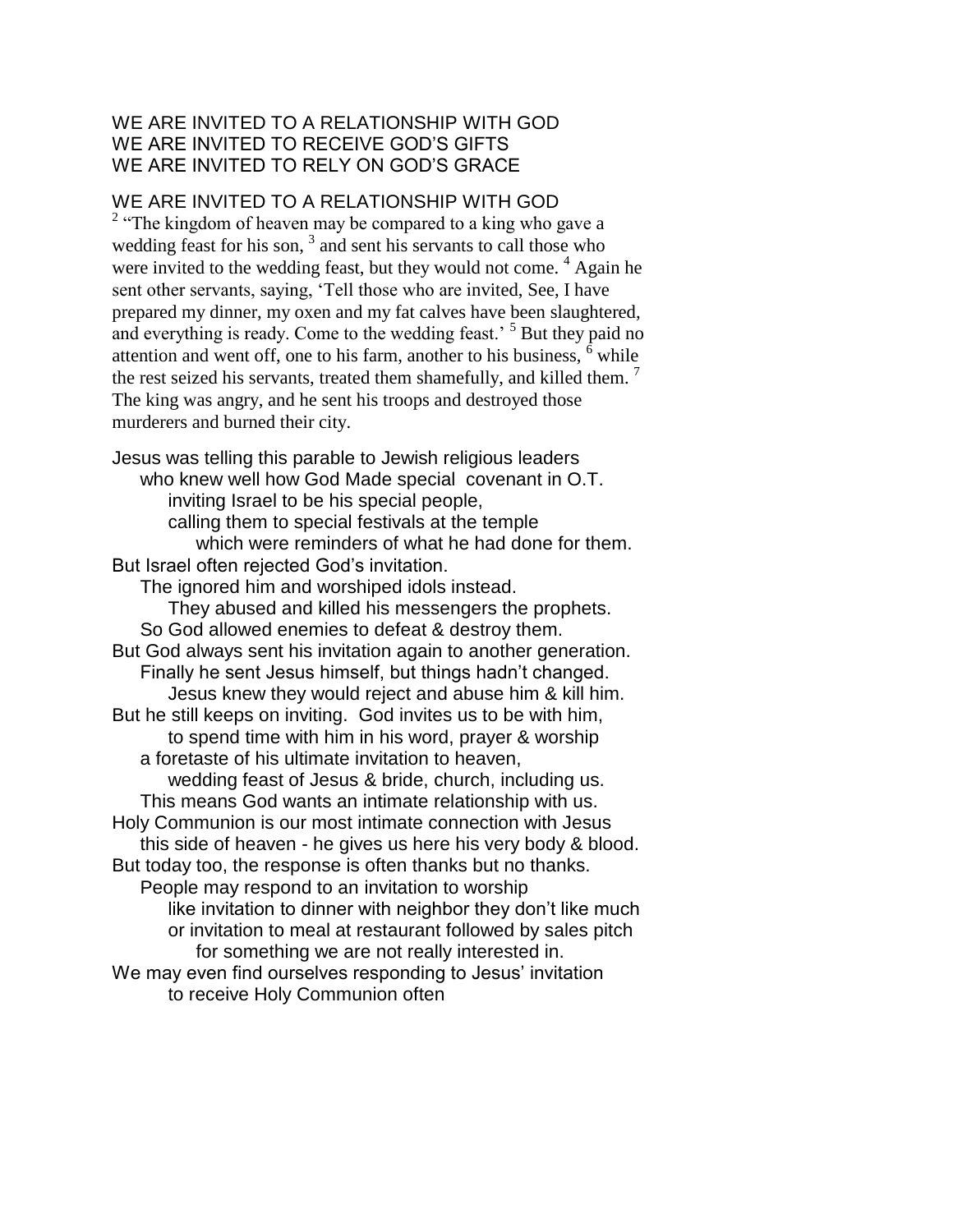with excuses that sound silly if applied to other invitations: A birthday party for me? Thanks, but I already had one the other day. Thanks for the invitation to dinner, Grandma, but if haven't done much lately to make me hungry. Not tonight dear, If it is every week, it won't seem special any more. Another ball game? I went to one last week and sometimes it seems like it goes so long. People today, including us, also have business to attend to which makes accepting this invitation seem inconvenient. But God never really intended our relationship with him to be matter of convenience It is meant to interrupt our self centered way of life. God wants to change our agenda & monopolize our time. This is why Jesus dropped what he was doing in heaven to come spend one on one time with us on earth. The reason God invites us to spend time with him

is because he loves us dearly and because…

#### WE ARE INVITED TO RECEIVE GOD'S GIFTS

 $8$  Then he said to his servants, 'The wedding feast is ready, but those invited were not worthy. <sup>9</sup> Go therefore to the main roads and invite to the wedding feast as many as you find.<sup>' 10</sup> And those servants went out into the roads and gathered all whom they found, both bad and good. So the wedding hall was filled with guests.

God's instructions in O.T. for eating the Passover were that nothing was to be wasted or left over. If you can't eat a whole lamb, invite the neighbors. So with this kings wedding banquet. He wants' everyone there. He says of those invited at first: They weren't worthy. So the servants gather all they find, both good & bad. They weren't worthy either! The point is not to invite the worthy but to invite the needy. the more poor and hungry the better. When Israel rejects God's invitation, through the prophets, through Jesus, through apostles, God invited and welcomed the gentiles,

Rahab the harlot, Ruth the Moabite, Nebuchadnezzar, Samaritan woman at the well, Gadarene demoniac, Centurion at Capernaum & thief on the cross.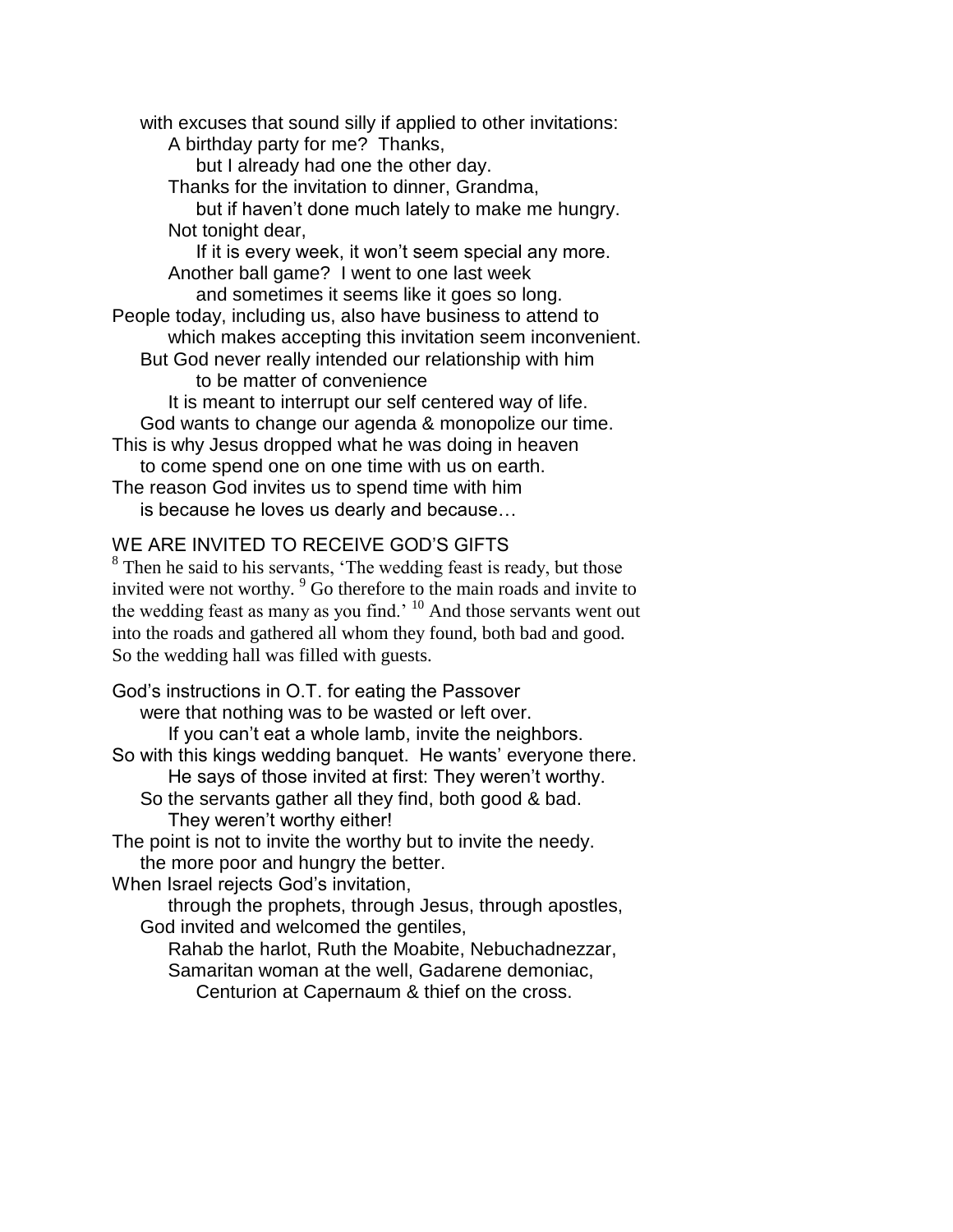The Ethiopian Eunuch, Cornelius, the Macedonians, Greeks & Romans The English, the Germans, the Scandinavians, The Asians, African refugees, Hispanic migrants, Everybody come, he says, to the great feast of salvation., It is free and there is plenty for all. There is a seat saved for you, he says, at the Lord's Supper where God serves personal forgiveness for your sins. Don't hesitate with doubts about needing or deserving it. Thinking, "I must become a better person first." or, :"If I go too often, people will think I am pretty sinful." Don't be like Peter in Gospel reading, "Lord are you going to wash my feet, no, don't bother." This invitation to everyone off the street would surprise those who heard this parable because in the Bible eating a meal together is a sign of a special close relationship, But God invites us into this relationship not because there is something good about us but because this is the only way we can be made good. So, now that we have seen a picture of God's love for us and the proper response of receiving it, we have a second picture of God's gifts to better understand what it means to respond to them.

# WE ARE INVITED TO RELY ON GOD'S GRACE

 $11$  "But when the king came in to look at the guests, he saw there a man who had no wedding garment.<sup>12</sup> And he said to him, 'Friend, how did you get in here without a wedding garment?' And he was speechless. <sup>13</sup> Then the king said to the attendants, 'Bind him hand and foot and cast him into the outer darkness. In that place there will be weeping and gnashing of teeth.<sup>14</sup> For many are called, but few are chosen."

When we lived in Glencoe, whenever there was a wedding, there was a public dance at the local ballroom. But if you were invited to the wedding, you got a free ticket to get into the dance & another free ticket for a drink. The free ticket showed that you had been invited. When Jesus told this parable, when nobleman sent invitation to a wedding, he also sent special clothes to wear to it. If you had no special outfit, you had no invitation.